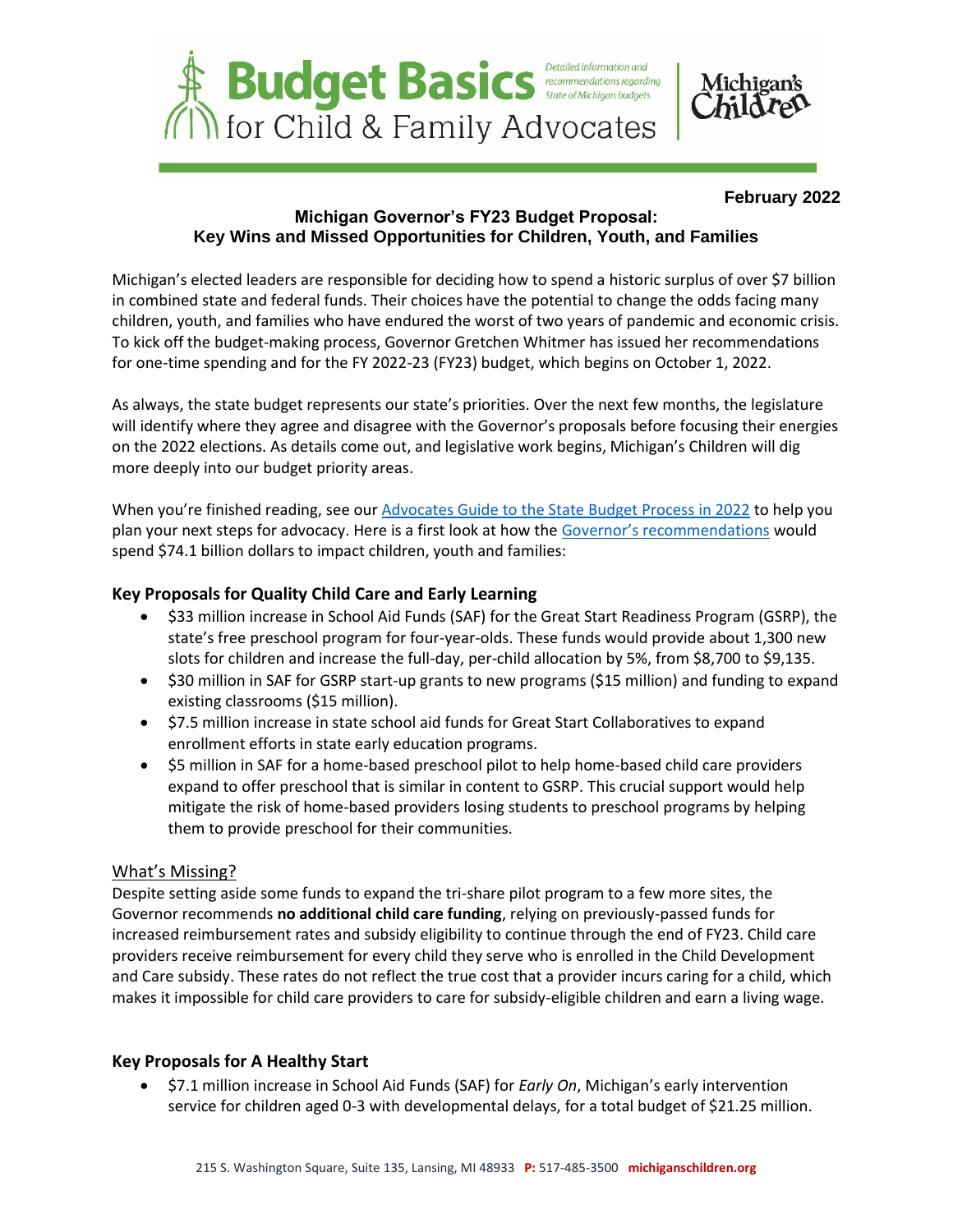• \$2 million increase in state funds for voluntary home visiting programs that serve at-risk children and their families by teaching effective parenting techniques, knowledge of developmental stages, and offering connections to healthcare, housing, food, and other social services.

## What's Missing?

- The Governor's recommendation does not include any increase in funding for **primary child abuse and neglect prevention** through the [Children's Trust Fund](https://www.michigan.gov/ctf) (CTF). The CTF funds local councils and direct services across every county that provide training, community awareness, and concrete resources aimed at stopping child abuse before it happens.
- The \$7.1 million increase in *Early On* funding is a win for children with developmental delays, but still falls **far short of the overall funding** *Early On* **needs**, \$68 million, which would allow all Intermediate School Districts (ISDs) to coordinate their efforts statewide for detecting developmental delays so fewer children fall through the cracks.

#### **Key Proposals for Keeping All Families Strong**

The Governor recommends strengthening our state's mental health workforce and services including:

- \$135 million in state funds for one-time bonuses to the state's 50,000 behavioral health care and psychiatric facility workers.
- \$25 million in state funds for loan repayment for behavioral health practitioners. A current [Senate Bill](http://legislature.mi.gov/doc.aspx?2021-SB-0246) would expand the state's loan repayment program for health professionals to include psychologists, licensed master's social workers, licensed professional counselors, and marriage and family therapists and ensure funding needed to fill these slots.
- \$16.8 million in state and federal funds to expand behavioral health homes and opioid health homes to new counties, which would help more people experiencing mental illness or substance use disorder access blended social and behavioral health services.
- Over \$500 million in mostly state funds to expand psychiatric beds for adults and children, both generally and for children who are ruled to be Not Guilty by Reason of Insanity or Incompetent to Stand Trial; and to build a new state psychiatric hospital.

Additionally, Michigan families are facing increased costs of essentials due to pandemic-related production and supply chain issues. To counteract this, the Governor recommends increasing the state's Earned Income Tax Credit (EITC) from 6% to 20% of federal credit, which would increase tax refunds by potentially thousands of dollars for many working families across the state who earn less than \$42,000 or \$57,000, depending on the number of children in their household.

#### What's Missing?

While increasing the state EITC is a strong step, costs for families have risen since that high-water mark of 20%. **Increasing the state EITC up to 60%** would have a greater benefit for the overall economy. This increase would support working families who are struggling most with rising costs, and who would spend that money in local economies and on needs for their families. It would total around \$1 billion, but Michigan would recoup a great deal of that through increased sales tax revenue and economic growth, and would save even more by lifting thousands of families out of poverty. One [Senate Bill](http://legislature.mi.gov/doc.aspx?2021-SB-0417) with Republican support already moves to 30%, closer in the direction of 60% even though it gets to that point over a number of years when families need support now.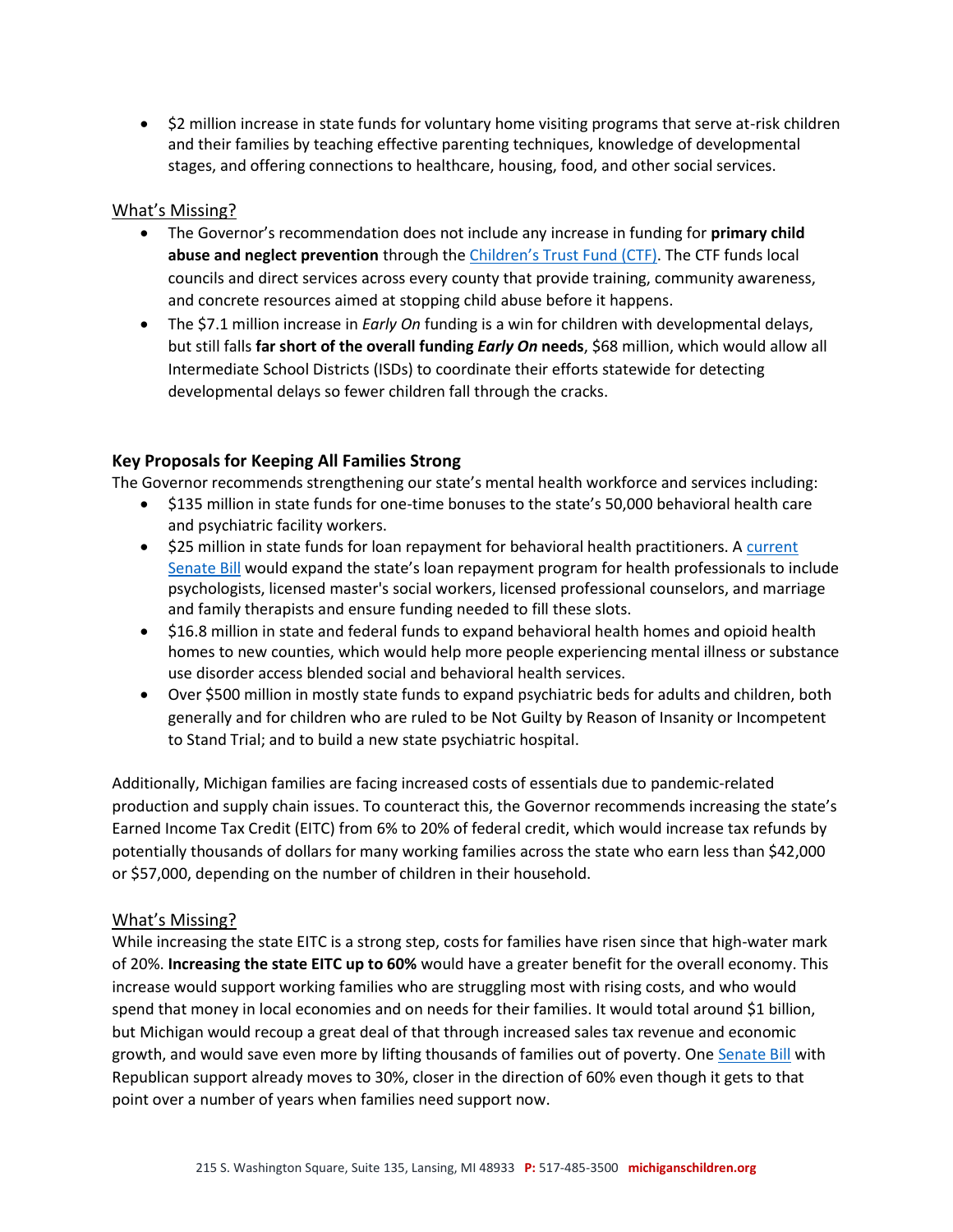The current proposals to increase the EITC also leave out vulnerable working youth populations who would not be able to benefit from the tax credit even though they are working. Research shows that **young people emerging from foster care** earn less than half of what their non-foster care peers earn and more than 25% report not having enough money to pay rent. Some foster youth or homeless youth are parents and receive the EITC, but the vast majority are not. Expanding the age for eligibility for the EITC to include youth age 18 and up who experienced foster care would help to bolster their earnings, stabilize their housing, and help them move forward with school or other credentialing.

## **Key Proposals for Struggling Families**

The Governor's recommended child welfare system investments include:

- \$33.7 million in state and federal funds for an 18% daily maintenance rate increase for foster families, relative caregivers, adoptive families, and juvenile guardians.
- \$28.6 million in state and federal funds for Child Welfare Information System improvements for better information-keeping and reporting around intake and investigations.
- \$10.5 million in mostly state funds for residential treatment centers to increase payment rates for serving youth in the child welfare and juvenile justice systems.
- \$2.5 million in state funds for an after-school/in-school service program for children in foster care who have been expelled from or are at-risk or expulsion from school because of challenging behaviors that threaten the stability of their current placement.

The Governor also recommends \$14.8 million in Federal Temporary Assistance for Needy Families (TANF) and state funds to improve the [Family Independence Program](https://www.benefits.gov/benefit/1220) (FIP), including:

- An additional \$100/month for enrollees with children ages 0-5, recognizing the increased costs of raising young children.
- Ending birth expense recovery from unwed fathers by Medicaid.
- Passing state-collected child‐support through to parents enrolled in FIP. When unwed parents apply for FIP, they are required to pursue child support from the other parent, which the state collects to "fund" the enrollee's monthly FIP cash allowance.

Public policy must support families of all kinds to be strong. The FIP changes would support positive relationships between unwed parents. These FIP reforms would prevent strain between unwed parents and encourage increased involvement from fathers by avoiding unnecessary collections for birth-related costs from poor fathers who cannot afford them.

#### What's Missing?

**Informal relative caregivers** who are not registered with DHHS would not be included in the foster care payment proposal. These caregivers provide equally critical care for children and youth who have experienced instability and deserve support for the costs of providing for grandchildren, nieces, and nephews.

#### **Key Proposals for Helping Students Thrive**

The Governor recommends a dramatic increase in School Aid Funds for K-12 education, including: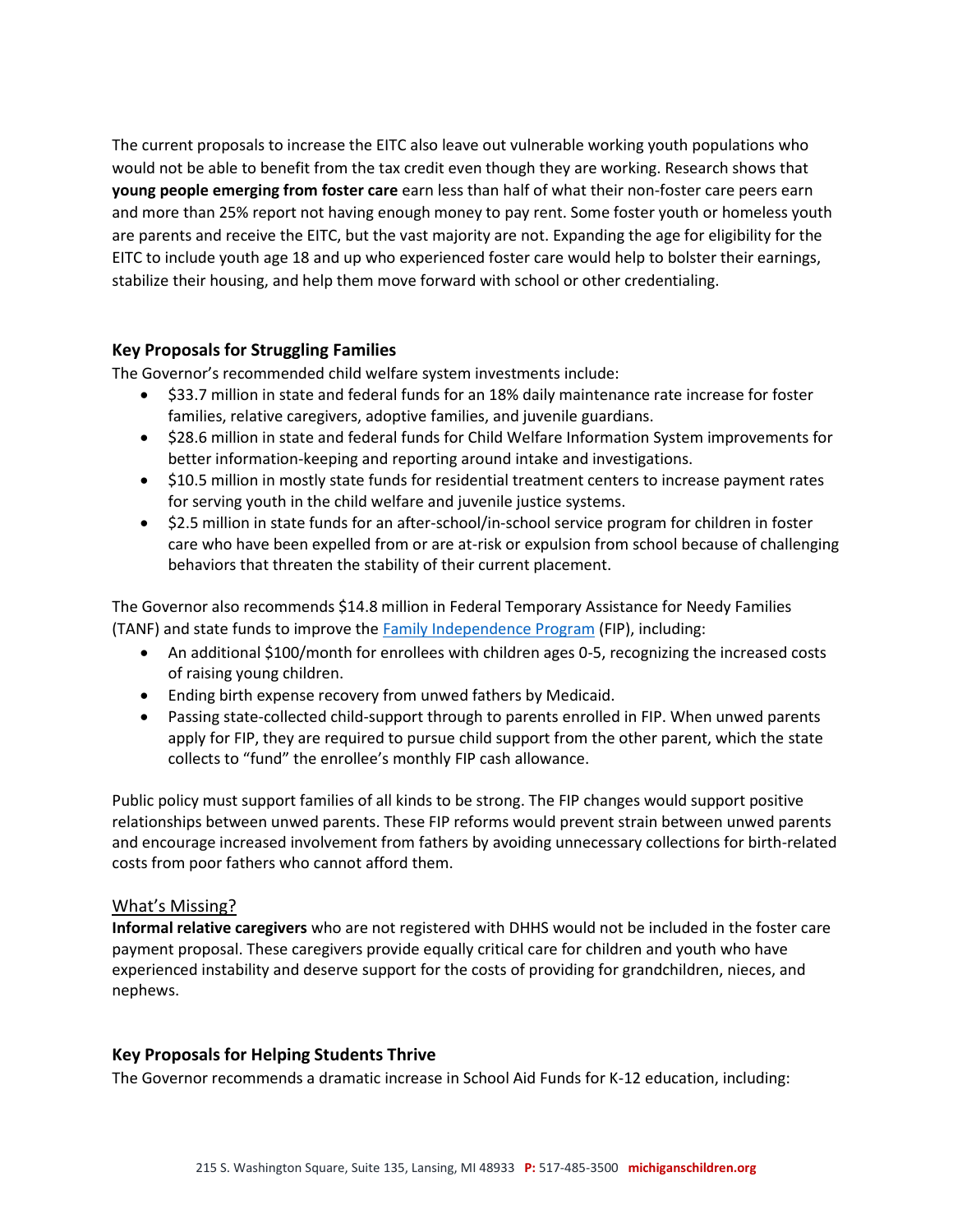- \$1 billion for a School Infrastructure Fund, which will fund district requests for new buildings and health and safety renovations including clean air and clean water. Districts with a higher proportion of students who are economically disadvantaged or lower taxable land values per pupil than other districts will receive priority.
- \$580 million to increase the K-12 foundation grant by \$435, from \$8,700 to \$9,135 per pupil.
- \$361 million in increased one-time and ongoing funding for school mental health, including statewide mental health training for school personnel; hiring additional mental health professionals and counselors; and school-based health clinics.
- \$222 million for increased funding for academically at-risk and economically disadvantaged students for additional instructional and wraparound supports.
- \$150 million for increased special education funding for districts.
- \$50 million, divided evenly between one-time and ongoing funds, to expand access to beforeand after-school and summer learning programs statewide. This would be the largest single investment into afterschool programs in state history.
- \$26.5 million increase for English Language Learner services and \$8.8 million for rural/isolated districts.

The proposal also recommends \$2.3 billion in School Aid Funds over the next five years to attract, retain, and strengthen the PreK-12 education workforce. This includes:

- \$1.5 billion for bonuses for teachers, administrators, paraprofessionals, and non‐instructional staff ranging between \$2,000 and \$11,000 based on job type and length of retention.
- \$250 million for scholarship of \$10,000 per year for PreK-12 teaching degree-seekers contingent upon a commitment to teach in Michigan for 2 years.
- \$150 million over five years for stipends for student teachers at \$9,600 per semester.
- \$150 million for five-year Grow-Your-Own programs for districts to identify current students or lower-level staff like substitutes or support staff who may be interested in an education career.
- \$50 million for scholarships for students interested in being principals, counselors, and school mental health professionals.
- \$50 million in stipends and cost reimbursement for current teachers to mentor new teachers.

## What's Missing?

\$25 million in annual funding for after-school and summer learning programs is an important step, but does not go far enough to meet the **\$50 million in unmet need for out-of-school time learning** opportunities to help students accelerate their skills and learning.

#### **Workforce Development and Retention**

The Governor's proposal recommends \$500 million in combined state and federal funds for one-time bonuses for [essential workers.](https://www.michigan.gov/frontliners/0,9886,7-412-101948_100634_102083-532640--,00.html) An additional \$50 million in state and federal funds would be spent on bonuses of up to \$1,000 for public safety personnel including state police, EMTs and 9-1-1 operators.

The Governor also recommends a suite of workforce development investments including continued funding for Michigan Reconnect and [Going PRO,](https://www.going-pro.com/) employment supports like child care, clothing and tools, and transportation for students and trainees, and opportunities for youth ages 14-24 in households who are above the poverty line but not far enough to be able to afford all essential needs. Additional funding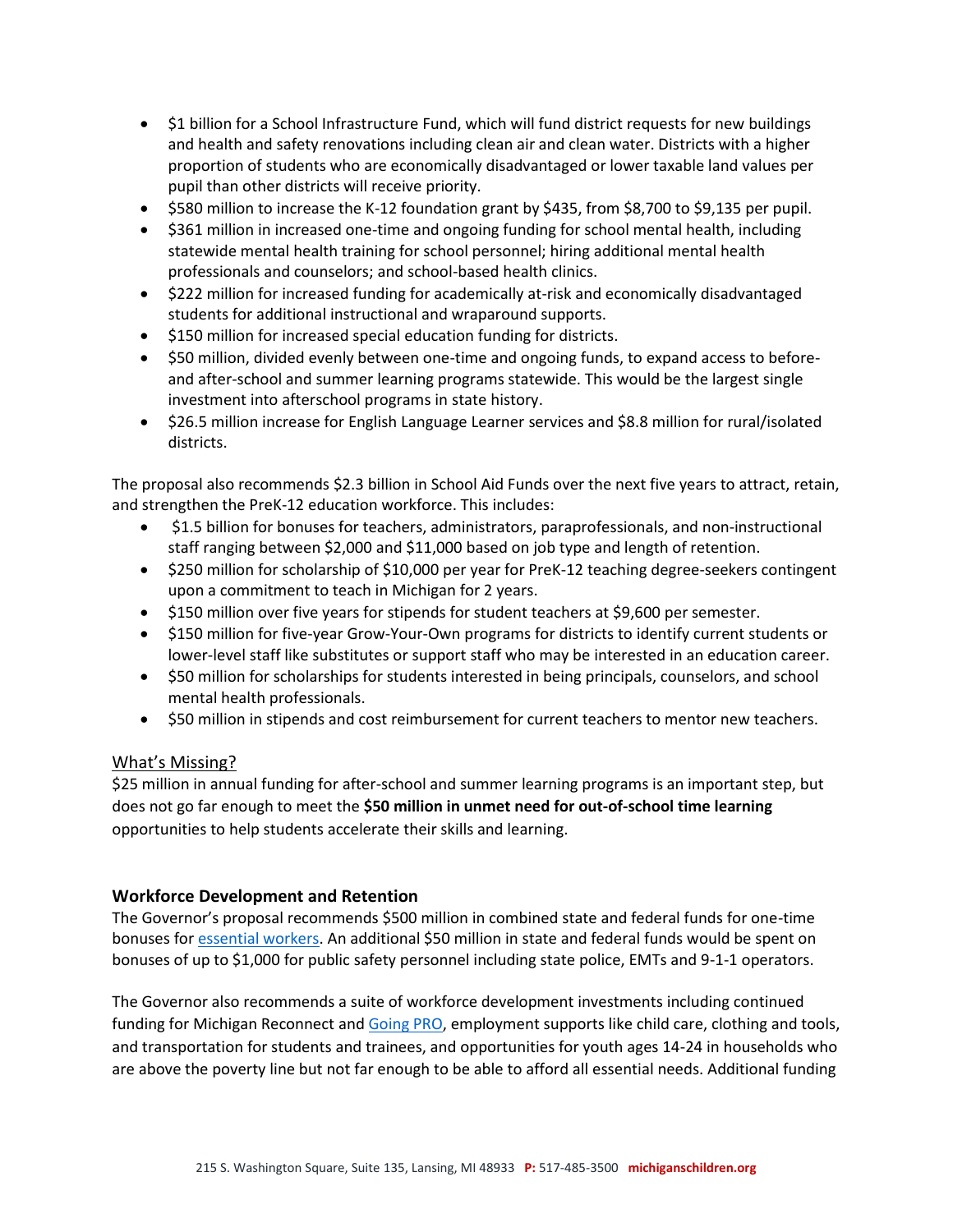is requested for apprenticeships in home construction and a job court which would offer pretrial defendants an opportunity to find a full-time job with an employer for a year.

# What's Missing?

The Governor recommends **no increased funding for high school completion and family literacy programs** through adult education, and in fact recommends program language that would discourage adult education CTE programs from serving certain student with a diploma but who need remedial skills training or students who recently received their GED just before entering their adult education program's CTE courses. These guidelines directly contradict the mission of the adult education system.

## **Other Missed Opportunities – Supporting Successful Youth Transitions**

Michigan's leaders in 2020 neglected to take a number of steps that would have provided increased support for young people exiting foster care, who have arguably the thinnest safety nets and protective factors especially during the pandemic crisis, through:

- **Increased postsecondary scholarships** dedicated for young people who experienced foster care.
- **Expanding th[e Michigan Youth Opportunities Initiative](https://www.michigan.gov/fyit/0,4585,7-240-44311-162619--,00.html)** to ensure comprehensive and consistent access now with older youth experiencing foster care as vulnerable as they have ever been.
- Funding increased student advocacy and **education planners** for young people experiencing foster care and disability.
- Funding to repair and **strengthen our state network of runaway and homeless youth services**, which are experiencing increased needs, increased costs, and heavy staff turnover. Many of the youth served by these programs are quickly reunited with their families, avoiding homelessness or child welfare involvement altogether.
- Funding expanded **in-home care programs** as an alternative to out-of-home juvenile detention.

#### **Uncertain Future for State Revenue**

The Governor also has proposed the reinstatement of a tax credit on retirement and pension income, ending what has been called "the pension tax". While some seniors do struggle with increased costs, this proposal, because it rewards people with a retirement plan in the first place and because it removes the percentage-based 4.25% income tax entirely, would disproportionately provide far more real dollars to wealthy retired individuals with larger retirement accounts at the expense of \$500 million from essential services that children, youth, and families will need to set themselves up for decades of health and prosperity. Currently, just [14 states do not tax retirement benefits.](https://rpea.org/resources/retirement-information/pension-tax-by-state/)

Decision-makers can pursue other wiser measures - such as expanding the age eligibility for the EITC to include seniors or increasing access to TANF for relatives caring for grandchildren – to target economic support for seniors who are the hardest-hit by economic struggles.

Because this year is an election year, some legislators have used the Governor's proposals around the EITC and retirement income taxes as a jumping-off point for proposing much wider-sweeping reductions in the state income tax or increases to the personal exemption. Not only do these proposals deliver far more benefit to the wealthiest individuals and relatively little to struggling youth and families, they